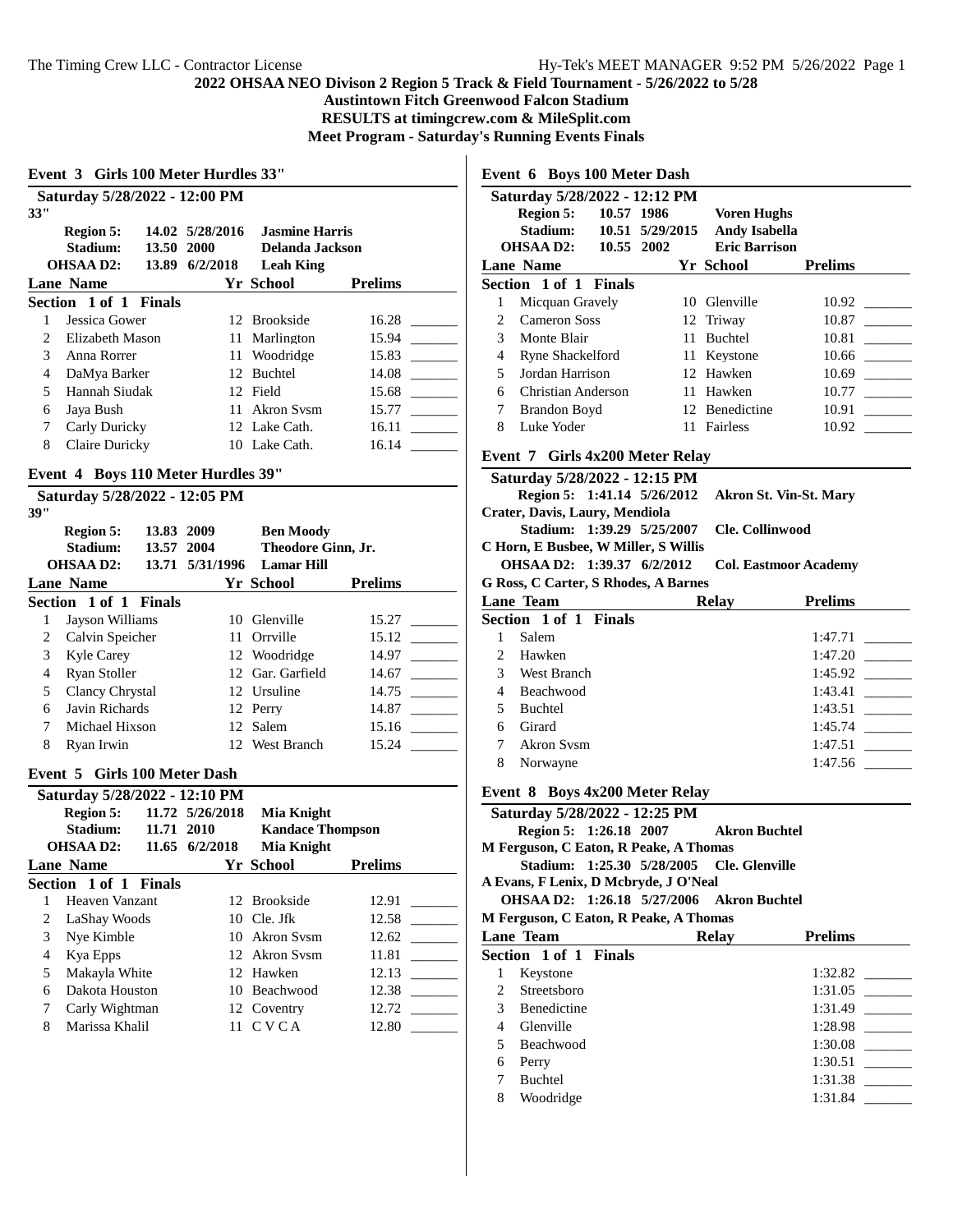**Austintown Fitch Greenwood Falcon Stadium**

**RESULTS at timingcrew.com & MileSplit.com**

 $\mathbf{I}$ 

**Meet Program - Saturday's Running Events Finals**

| Saturday 5/28/2022 - 12:35 PM |    |                                                                                       |                                                            |  |  |
|-------------------------------|----|---------------------------------------------------------------------------------------|------------------------------------------------------------|--|--|
| <b>Top 4 Advance to State</b> |    |                                                                                       |                                                            |  |  |
|                               |    | <b>Bridget Franek</b>                                                                 |                                                            |  |  |
| Stadium:                      |    | <b>Emily Infeld</b>                                                                   |                                                            |  |  |
|                               |    | <b>Grace Hartman</b>                                                                  |                                                            |  |  |
| <b>Lane Name</b>              |    |                                                                                       | <b>Seed Time</b>                                           |  |  |
| Section 1 of 1 Finals         |    |                                                                                       |                                                            |  |  |
| <b>Izzy Best</b>              |    |                                                                                       | 5:25.09                                                    |  |  |
| <b>Madison Palmer</b>         | 11 | Brookside                                                                             | 5:26.03                                                    |  |  |
| Kate Saum                     | 12 | Akron Sysm                                                                            | 5:23.69                                                    |  |  |
| Jayna Cooley                  | 9  | <b>CVCA</b>                                                                           | 5:26.13                                                    |  |  |
| Rose Hoelzel                  | 12 | Chagrin Fall                                                                          | 5:12.36                                                    |  |  |
| Mya Evangelista               | 10 | Geneva                                                                                | 5:19.74                                                    |  |  |
| Jaylee Wingate                | 11 | Norwayne                                                                              | 4:59.03                                                    |  |  |
| <b>Maddie Crooks</b>          | 9  | Ash. Edgewood                                                                         | 5:26.03                                                    |  |  |
| Bella Graham                  | 11 | Marlington                                                                            | 5:10.20                                                    |  |  |
| Dana Griffith                 | 10 | Salem                                                                                 | 5:40.04                                                    |  |  |
| Reese Reaman                  | 10 | Woodridge                                                                             | 5:23.50                                                    |  |  |
| <b>Annabel Stanley</b>        | 11 | Norwayne                                                                              | 5:23.11                                                    |  |  |
| Mila Gresh                    | 10 | Chagrin Fall                                                                          | 5:14.94                                                    |  |  |
| Clarice Martin                | 9  | West Branch                                                                           | 5:46.46                                                    |  |  |
| Malena Cybak                  | 12 | Tuslaw                                                                                | 5:16.59                                                    |  |  |
| Alyssa Vis                    |    |                                                                                       | 5:20.53                                                    |  |  |
|                               |    | Event 9 Girls 1600 Meter Run<br>Region 5: 4:52.78 2006<br>OHSAA D2: 4:47.73 5/13/2021 | 4:47.33 5/25/2007<br>Yr School<br>12 Woodridge<br>12 Perry |  |  |

# **Event 10 Boys 1600 Meter Run**

| Saturday 5/28/2022 - 12:45 PM |                              |          |                        |                  |  |
|-------------------------------|------------------------------|----------|------------------------|------------------|--|
|                               | Top 4 advance to State       |          |                        |                  |  |
|                               | Region 5: 4:12.62 5/30/2015  |          | <b>Ryan Adams</b>      |                  |  |
|                               | 4:11.51<br>Stadium:          | 5/2/2015 | <b>Ryan Adams</b>      |                  |  |
|                               | OHSAA D2: 4:05.62 6/4/2016   |          | <b>Joseph Bistritz</b> |                  |  |
|                               | <b>Lane Name</b>             |          | Yr School              | <b>Seed Time</b> |  |
|                               | <b>Section 1 of 1 Finals</b> |          |                        |                  |  |
| 1A                            | Ben Myers                    | 11       | Fair. Park F           | 4:32.80          |  |
| 1B                            | Will Madison                 | 10       | Salem                  | 4:33.21          |  |
| 2A                            | <b>Brian Bates</b>           | 11       | Chardon $N$ D C $\Box$ | 4:28.38          |  |
| 2B                            | <b>Jason Cook</b>            | 12       | Fair. Park F           | 4:35.84          |  |
| 3A                            | Drennan Akins                | 12       | <b>CVCA</b>            | 4:20.77          |  |
| 3B                            | Sam Su                       | 10       | Woodridge              | 4:28.79          |  |
| 4A                            | <b>Brian Gent</b>            | 11       | Orange                 | 4:25.27          |  |
| 4B                            | <b>Bryan Cruz</b>            | 11       | Orrville               | 4:33.44          |  |
| 5A                            | Stephen Faltay               | 12       | Keystone               | 4:29.11          |  |
| 5B                            | Josiah Hicks                 | 12       | West Branch            | 4:23.38          |  |
| 6A                            | Liam Blake                   | 12       | Marlington             | 4:22.98          |  |
| 6B                            | Hunter Longo                 | 12       | Chagrin Fall           | 4:39.98          |  |
| 7 A                           | Colin Cernansky              | 10       | Marlington             | 4:23.27          |  |
| 7В                            | Aaron Dutt                   | 12       | Woodridge              | 4:29.17          |  |
| 8Α                            | Nick Garcia-Whitko           | 10       | Hawken                 | 4:33.45          |  |
| 8B                            | Parker Carrus                | 10       | Hawken                 | 4:44.92          |  |
|                               |                              |          |                        |                  |  |

**Event 11 Girls 4x100 Meter Relay**

|                                                   | Saturday 5/28/2022 - 12:55 PM        |  |                                            |       |                |  |
|---------------------------------------------------|--------------------------------------|--|--------------------------------------------|-------|----------------|--|
|                                                   |                                      |  | Region 5: 48.37 2010 Cleveland Collinwood  |       |                |  |
|                                                   | J Lett, A Harbour, E Sawyer, B Brown |  |                                            |       |                |  |
|                                                   |                                      |  | Stadium: 47.53 5/22/2015 Warren G. Harding |       |                |  |
| C. Stroud, A. Jackson, G. Bercheni, J. Richardson |                                      |  |                                            |       |                |  |
| OHSAA D2: 47.09 6/6/2009 Columbus Bishop Hartley  |                                      |  |                                            |       |                |  |
| C Dixon, C Sykes, A Hoffman, A Cavin              |                                      |  |                                            |       |                |  |
|                                                   | Lane Team                            |  |                                            | Relay | <b>Prelims</b> |  |
|                                                   | Section 1 of 1 Finals                |  |                                            |       |                |  |
| 1                                                 | Streetsboro                          |  |                                            |       | 52.14          |  |
|                                                   | 2 Field                              |  |                                            |       | 51.56          |  |
| $\mathfrak{Z}$                                    | Norwayne                             |  |                                            |       | 51.42          |  |
| $\overline{4}$                                    | Beachwood                            |  |                                            |       | 49.14          |  |
|                                                   | 5 Akron Sysm                         |  |                                            |       | 49.79          |  |
| 6.                                                | West Branch                          |  |                                            |       | 51.19          |  |
| 7                                                 | Triway                               |  |                                            |       | 51.62          |  |
| 8                                                 | Lakeview                             |  |                                            |       | 51.71          |  |
|                                                   |                                      |  |                                            |       |                |  |

#### **Event 12 Boys 4x100 Meter Relay**

| Saturday 5/28/2022 - 1:00 PM                   |                     |                |                                                    |
|------------------------------------------------|---------------------|----------------|----------------------------------------------------|
|                                                |                     |                | Region 5: 42.08 5/24/2012 Akron St. Vin.-St. Mary  |
| F Bickley, P Campbell, S Fitzgerald, M Matuska |                     |                |                                                    |
|                                                | Stadium: 41.50 2001 | <b>GlenOak</b> |                                                    |
| M. Miller, D. Williams, J. Anderson, D. Fox    |                     |                |                                                    |
|                                                |                     |                | OHSAA D2: 41.79 6/6/1981 Davton Jefferson Township |
| R Bonner, B Britton, S Johnson, L Payne        |                     |                |                                                    |
| <b>Lane Team</b>                               |                     | Relav          | <b>Prelims</b>                                     |

|   | <b>Section 1 of 1 Finals</b> |       |
|---|------------------------------|-------|
|   | Streetsboro                  | 43.83 |
|   | Perry                        | 43.51 |
| 3 | Benedictine                  | 43.34 |
| 4 | Hawken                       | 42.06 |
|   | Glenville                    | 42.73 |
| 6 | Keystone                     | 42.96 |
|   | Woodridge                    | 43.63 |
| 8 | Akron Sysm                   | 43.65 |
|   |                              |       |

# **Event 13 Girls 400 Meter Dash**

| Saturday 5/28/2022 - 1:05 PM |                              |                 |                          |                |  |
|------------------------------|------------------------------|-----------------|--------------------------|----------------|--|
|                              | Region 5:                    | 55.79 5/27/2017 | <b>Ke'Aijhan Strong</b>  |                |  |
|                              | Stadium:                     | 53.03 5/25/2007 | <b>Jessica Beard</b>     |                |  |
|                              | <b>OHSAAD2:</b><br>53.19     | 6/4/2005        | <b>Ayrizanna Favours</b> |                |  |
|                              | <b>Lane Name</b>             |                 | Yr School                | <b>Prelims</b> |  |
|                              | <b>Section 1 of 1 Finals</b> |                 |                          |                |  |
|                              | Eva Koczur                   |                 | 11 Fair, Park F          | 1:02.31        |  |
|                              | Lacy Hess                    |                 | 11 Norwayne              | 59.84          |  |
| 3                            | <b>Rylee Hutton</b>          | 10 <sup>1</sup> | Salem                    | 1:00.39        |  |
| 4                            | Leila Metres                 | 10              | Hawken                   | 58.07          |  |
| 5                            | Tay 'onia Whitaker           |                 | 12 Buchtel               | 58.16          |  |
| 6                            | Sophia Gregory               |                 | 10 West Branch           | 58.37          |  |
|                              | Zoe Turner                   |                 | 12 Gar. Garfield         | 1:00.89        |  |
| 8                            | Sieasia Triplett             | 11              | Girard                   | 1:01.88        |  |
|                              |                              |                 |                          |                |  |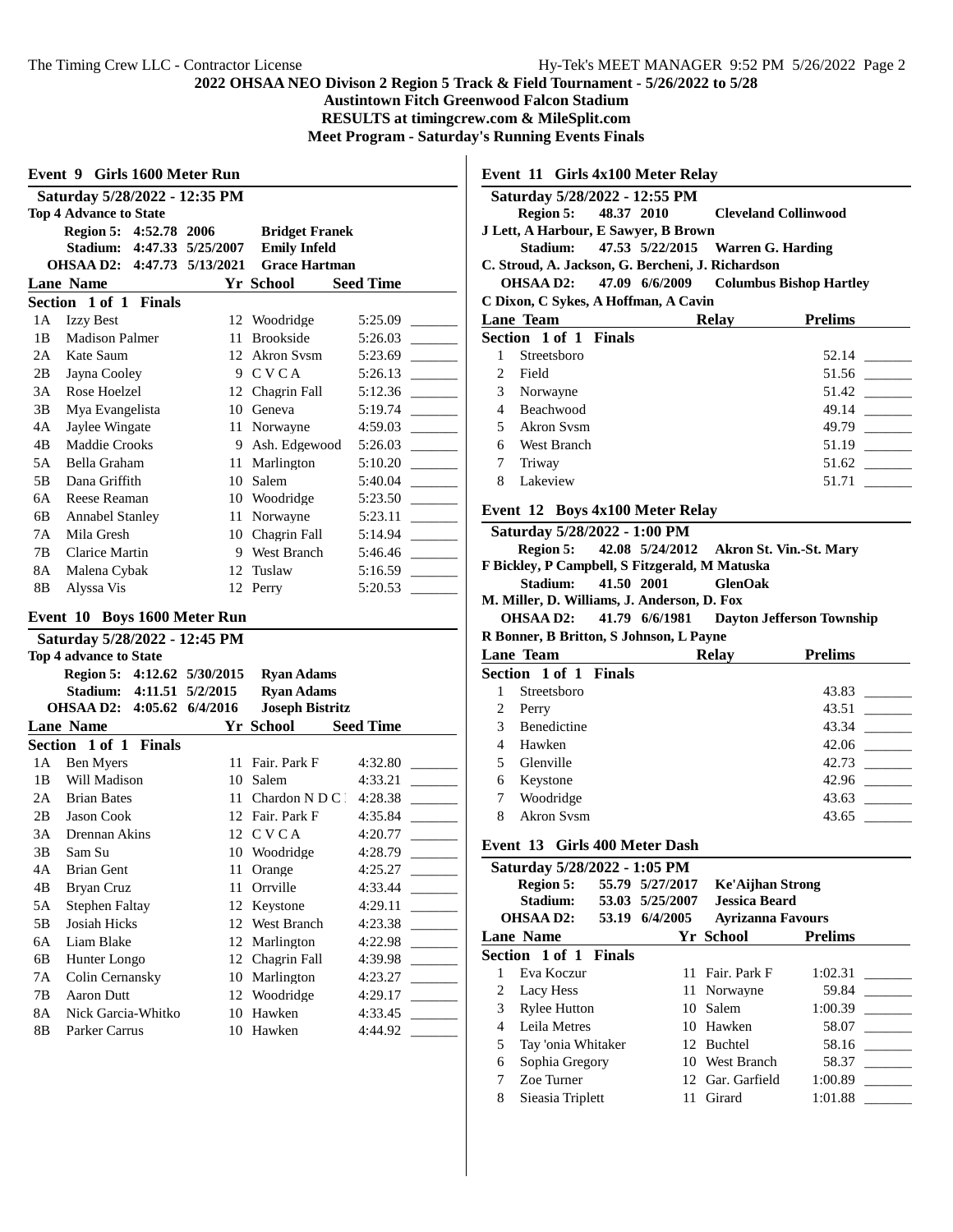**Austintown Fitch Greenwood Falcon Stadium**

**RESULTS at timingcrew.com & MileSplit.com**

**Meet Program - Saturday's Running Events Finals**

|                          | Event 14 Boys 400 Meter Dash         |               |                 |                                              |                |  |  |
|--------------------------|--------------------------------------|---------------|-----------------|----------------------------------------------|----------------|--|--|
|                          | Saturday 5/28/2022 - 1:10 PM         |               |                 |                                              |                |  |  |
|                          | <b>Region 5:</b>                     | 47.64 1986    |                 | <b>Voren Hughs</b>                           |                |  |  |
|                          | Stadium:                             | 46.70 1988    |                 | <b>Robert Smith</b>                          |                |  |  |
|                          | <b>OHSAA D2:</b>                     |               | 46.57 5/28/2016 | <b>Tyler Johnson</b>                         |                |  |  |
|                          | <b>Lane Name</b>                     |               |                 | Yr School                                    | <b>Prelims</b> |  |  |
|                          | Section 1 of 1 Finals                |               |                 |                                              |                |  |  |
| 1                        | <b>Weston Arthur</b>                 |               |                 | 12 W.S. Northwe                              | 51.64          |  |  |
| $\overline{2}$           | David Steckner                       |               |                 | 11 Beachwood                                 | 50.71          |  |  |
| 3                        | Noah Saidel                          |               |                 | 12 Beachwood                                 | 51.05          |  |  |
| 4                        | Micah Schuster                       |               | 11.             | Streetsboro                                  | 49.95          |  |  |
| 5                        | <b>Brandon Boyd</b>                  |               |                 | 12 Benedictine                               | 50.74          |  |  |
| 6                        | Calil McCray                         |               | 10              | Akron Sysm                                   | 50.29          |  |  |
| 7                        | <b>Malik Davis</b>                   |               | 11              | Glenville                                    | 50.85          |  |  |
| 8                        | Tim Herczog                          |               | 12              | Chardon N D C                                | 51.63          |  |  |
|                          |                                      |               |                 |                                              |                |  |  |
|                          | Event 15 Girls 300 Meter Hurdles 30" |               |                 |                                              |                |  |  |
|                          | Saturday 5/28/2022 - 1:15 PM         |               |                 |                                              |                |  |  |
| 30"                      |                                      |               |                 |                                              |                |  |  |
|                          | <b>Region 5:</b>                     |               | 42.77 5/26/2016 | <b>Jasmine Harris</b>                        |                |  |  |
|                          | Stadium:<br><b>OHSAAD2:</b>          | 41.86 2009    | 42.24 5/1/2010  | <b>Nicole Pachol</b><br><b>Chelsea Scott</b> |                |  |  |
|                          |                                      |               |                 |                                              |                |  |  |
|                          | <b>Lane Name</b>                     |               |                 | Yr School                                    | <b>Prelims</b> |  |  |
|                          | Section 1 of 1 Finals                |               |                 |                                              |                |  |  |
| 1                        | Aaliyah Edwards                      |               |                 | 12 Beachwood                                 | 48.00          |  |  |
| 2                        | Claire Duricky                       |               |                 | 10 Lake Cath.                                | 46.28          |  |  |
| 3                        | Jessica Gower                        |               |                 | 12 Brookside                                 | 46.64          |  |  |
| 4                        | DaMya Barker                         |               |                 | 12 Buchtel                                   | 44.81          |  |  |
| 5                        | Anna Rorrer                          |               |                 | 11 Woodridge                                 | 44.92          |  |  |
|                          |                                      |               |                 | 12 Field                                     |                |  |  |
| 6                        | Hannah Siudak                        |               |                 |                                              | 45.58          |  |  |
| 7                        | Rosie Murray                         |               |                 | 12 Hawken                                    | 47.37          |  |  |
| 8                        | Kamryn Kondrach                      |               |                 | 12 Fairless                                  | 47.60          |  |  |
|                          | Event 16 Boys 300 Meter Hurdles 36"  |               |                 |                                              |                |  |  |
|                          | Saturday 5/28/2022 - 1:20 PM         |               |                 |                                              |                |  |  |
| 36"                      |                                      |               |                 |                                              |                |  |  |
|                          | <b>Region 5:</b>                     | 37.5h 1988    |                 | <b>Walter Green</b>                          |                |  |  |
|                          | Stadium:                             | 36.64 2001    |                 | <b>Derrick Williams</b>                      |                |  |  |
|                          | <b>OHSAAD2:</b>                      | 36.69         | 5/30/2003       | <b>Austin Wechter</b>                        |                |  |  |
|                          | <b>Lane Name</b>                     |               |                 | Yr School                                    | <b>Prelims</b> |  |  |
| <b>Section</b>           |                                      | 1 of 1 Finals |                 |                                              |                |  |  |
| $\mathbf{1}$             | Calvin Speicher                      |               | 11              | Orrville                                     | 41.20          |  |  |
| $\overline{c}$           | Clancy Chrystal                      |               | 12              | Ursuline                                     | 40.21          |  |  |
| 3                        | <b>Brayden Richards</b>              |               | 10              | Perry                                        | 40.00          |  |  |
| $\overline{\mathcal{L}}$ | <b>Jayson Williams</b>               |               | 10              | Glenville                                    | 38.10          |  |  |
| 5                        | Javin Richards                       |               |                 | 12 Perry                                     | 39.94          |  |  |
| 6                        | Ryan Stoller                         |               | 12              | Gar. Garfield                                | 39.80          |  |  |
| 7                        | Nic Bengala<br>Andon O Neal          |               | 11              | Girard<br><b>Black River</b>                 | 40.51          |  |  |

**Event 17 Girls 800 Meter Run**

| Saturday 5/28/2022 - 1:25 PM |                              |  |                            |                        |                  |  |
|------------------------------|------------------------------|--|----------------------------|------------------------|------------------|--|
|                              | Top 4 advance to State       |  |                            |                        |                  |  |
|                              | Region 5: 2:12.51 5/26/2012  |  |                            | <b>Tessa Weigand</b>   |                  |  |
|                              |                              |  | Stadium: 2:07.04 5/27/2016 | <b>Brittany Aveni</b>  |                  |  |
|                              | OHSAA D2: 2:08.91 6/5/2010   |  |                            | <b>Taylor Hatfield</b> |                  |  |
|                              | <b>Lane Name</b>             |  |                            | Yr School              | <b>Seed Time</b> |  |
|                              | Section 1 of 1 Finals        |  |                            |                        |                  |  |
| 1 A                          | Reese Reaman                 |  | 10                         | Woodridge              | 2:19.72          |  |
| 1B                           | Claire Stinson               |  | 12                         | Chagrin Fall           | 2:31.20          |  |
| 2A                           | Maggie Hall                  |  | 9                          | Salem                  | 2:22.94          |  |
| 2B                           | Lacey Mcquate                |  |                            | 10 Fair, Park F        | 2:30.17          |  |
| 3A                           | Maggie Hopple                |  | 9                          | Salem                  | 2:20.85          |  |
| 3B                           | Aislynn Mcvicker             |  | 11                         | <b>Akron Sysm</b>      | 2:23.18          |  |
| 4A                           | <b>Izzy Best</b>             |  | 12                         | Woodridge              | 2:14.05          |  |
| 4B                           | Ava Mory                     |  | 12                         | Crestwood              | 2:25.57          |  |
| 5A                           | Claire Coffey                |  |                            | 12 Chagrin Fall        | 2:22.10          |  |
| 5B                           | Christina Gordan             |  | 11                         | <b>Holy Name</b>       | 2:28.81          |  |
| 6A                           | Jaylee Wingate               |  | 11                         | Norwayne               | 2:15.26          |  |
| 6B                           | Corinne Lynch                |  | 12                         | Perry                  | 2:24.65          |  |
| 7A                           | Alyssa Vis                   |  |                            | 12 Perry               | 2:24.36          |  |
| 7В                           | Rachel Campolito             |  |                            | 12 Lakeview            | 2:27.53          |  |
| 8A                           | Malena Cybak                 |  | 12                         | Tuslaw                 | 2:18.26          |  |
| 8B                           | Kaylee Burcaw                |  |                            | 12 West Branch         | 2:25.23          |  |
|                              |                              |  |                            |                        |                  |  |
|                              | Event 18 Boys 800 Meter Run  |  |                            |                        |                  |  |
|                              | Saturday 5/28/2022 - 1:30 PM |  |                            |                        |                  |  |
|                              |                              |  |                            |                        |                  |  |

|                        | $D4U1U1U4y 2/20/2022 - 1.0011M1$ |  |          |                      |                  |
|------------------------|----------------------------------|--|----------|----------------------|------------------|
| Top 4 advance to State |                                  |  |          |                      |                  |
|                        | Region 5: 1:52.48 2007           |  |          | <b>Patrick Gorby</b> |                  |
|                        | Stadium: 1:50.59 5/2021          |  |          | <b>Nick Plant</b>    |                  |
|                        | <b>OHSAA D2: 1:50.77</b>         |  | 6/7/2008 | <b>Cory Leslie</b>   |                  |
|                        | <b>Lane Name</b>                 |  |          | Yr School            | <b>Seed Time</b> |
|                        | Section 1 of 1 Finals            |  |          |                      |                  |
| 1 A                    | Gavin Johnson                    |  |          | 10 CVCA              | 1:59.37          |
| 1B                     | Nevin Miller                     |  | 12       | Girard               | 2:01.68          |
| 2A                     | A.J Stroud                       |  | 11       | Keystone             | 2:01.66          |
| 2B                     | Colin Cernansky                  |  | 10       | Marlington           | 1:57.42          |
| 3A                     | <b>Tyson Crandall</b>            |  | 10       | Fair. Park F         | 1:59.33          |
| 3B                     | Joe Simonetti                    |  |          | 12 Field             | 1:56.41          |
| 4A                     | <b>Brian Gent</b>                |  | 11       | Orange               | 1:58.71          |
| 4B                     | Joe Rolko                        |  | 12       | Tuslaw               | 2:02.14          |
| 5A                     | <b>Brody Pumneo</b>              |  | 11       | Fairless             | 1:54.94          |
| 5B                     | <b>Brian Bates</b>               |  | 11       | Chardon N D C 1      | 2:00.84          |
| 6A                     | <b>Ricky Marsico</b>             |  | 12       | Girard               | 1:55.81          |
| 6B                     | Gregory Perryman                 |  | 12       | Beachwood            | 2:01.20          |
| 7Α                     | <b>Andrew Biggs</b>              |  | 12       | Poland Semin         | 1:55.40          |
| 7В                     | Nick Garcia-Whitko               |  | 10       | Hawken               | 2:02.24          |
| 8A                     | Caleb Berns                      |  | 11       | Beachwood            | 1:58.87          |
| 8Β                     | <b>Treyce Wood</b>               |  |          | 12 Black River       | 2:02.24          |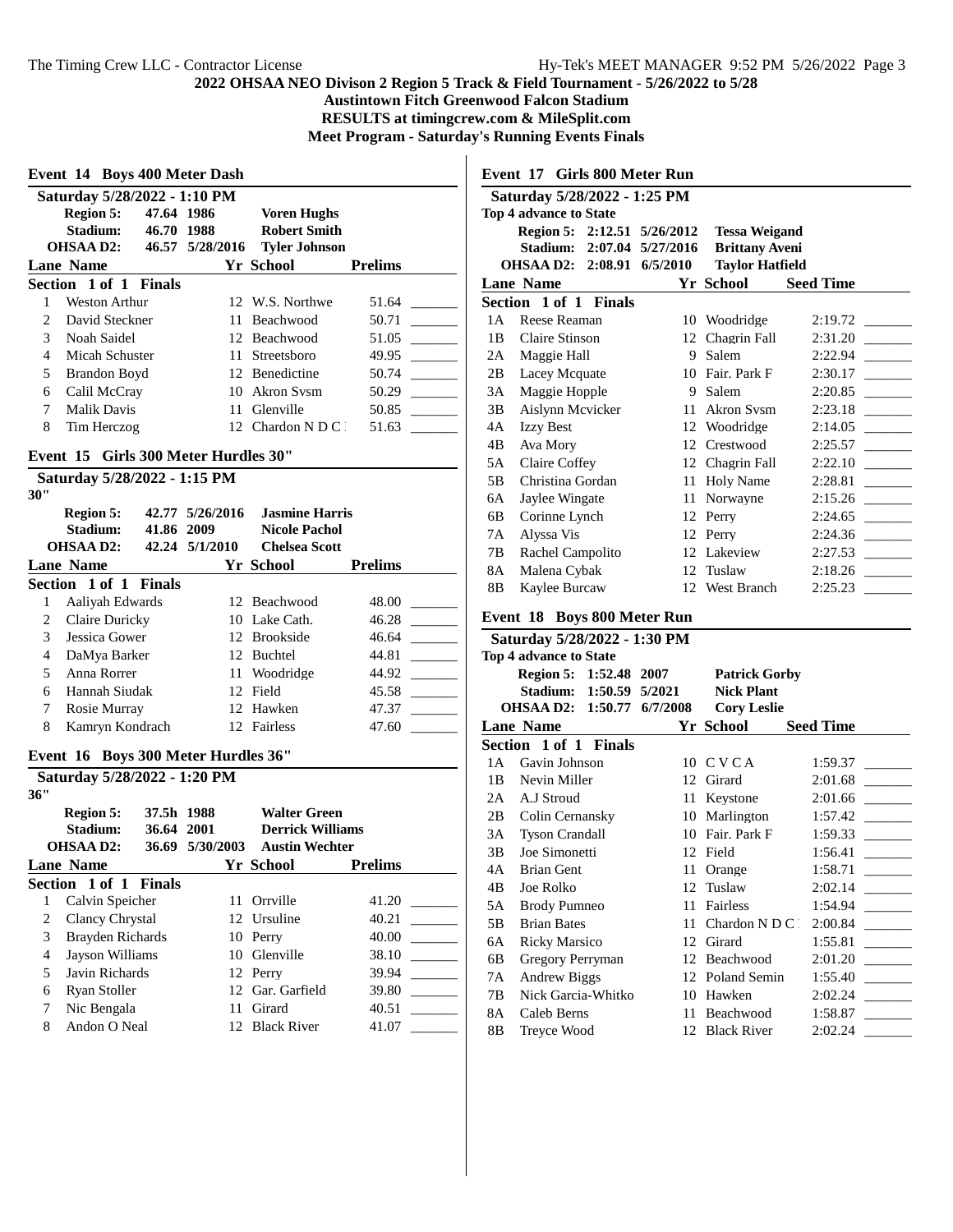$\overline{\phantom{a}}$ 

**Austintown Fitch Greenwood Falcon Stadium**

**RESULTS at timingcrew.com & MileSplit.com**

**Meet Program - Saturday's Running Events Finals**

| Region 5:          |    | <b>Mia Knight</b>                                                                                                                              |                                                                                                                                      |  |
|--------------------|----|------------------------------------------------------------------------------------------------------------------------------------------------|--------------------------------------------------------------------------------------------------------------------------------------|--|
| Stadium:           |    | Caisja Chandler                                                                                                                                |                                                                                                                                      |  |
| OHSAA D2:          |    | Mia Knight                                                                                                                                     |                                                                                                                                      |  |
| Lane Name          |    |                                                                                                                                                | <b>Prelims</b>                                                                                                                       |  |
|                    |    |                                                                                                                                                |                                                                                                                                      |  |
| Kenya Simpson      | 10 |                                                                                                                                                | 26.45                                                                                                                                |  |
| Dakota Houston     |    |                                                                                                                                                | 25.82                                                                                                                                |  |
| Tay 'onia Whitaker |    |                                                                                                                                                | 25.94                                                                                                                                |  |
| Kya Epps           |    |                                                                                                                                                | 24.31                                                                                                                                |  |
| Makayla White      |    |                                                                                                                                                | 24.99                                                                                                                                |  |
| Nye Kimble         | 10 |                                                                                                                                                | 25.71                                                                                                                                |  |
| LaShay Woods       |    |                                                                                                                                                | 26.10                                                                                                                                |  |
| Heaven Vanzant     |    |                                                                                                                                                | 26.26                                                                                                                                |  |
|                    |    | Event 19 Girls 200 Meter Dash<br>Saturday 5/28/2022 - 1:35 PM<br>24.17 5/26/2018<br>23.59 5/25/2018<br>23.96 6/2/2018<br>Section 1 of 1 Finals | Yr School<br>Elyria Catho<br>10 Beachwood<br>12 Buchtel<br>12 Akron Sysm<br>12 Hawken<br>Akron Svsm<br>$10$ Cle. Jfk<br>12 Brookside |  |

#### **Event 20 Boys 200 Meter Dash**

| Saturday 5/28/2022 - 1:40 PM   |                         |                |                           |                |  |
|--------------------------------|-------------------------|----------------|---------------------------|----------------|--|
| 21.32 2019<br><b>Region 5:</b> |                         |                | <b>Tre Tucker</b>         |                |  |
|                                | Stadium:<br>21.00 1989  |                | <b>Robert Smith</b>       |                |  |
|                                | OHSAA D2:               | 21.29 6/3/2017 | <b>Wayne Lawrence Jr.</b> |                |  |
|                                | Lane Name               |                | Yr School                 | <b>Prelims</b> |  |
|                                | Section 1 of 1 Finals   |                |                           |                |  |
|                                | Sidney Little           |                | 12 Glenville              | 22.52          |  |
| 2                              | Christian Anderson      |                | 11 Hawken                 | 22.20          |  |
| 3                              | Monte Blair             | 11.            | Buchtel                   | 22.15          |  |
| 4                              | Jordan Harrison         |                | 12 Hawken                 | 21.94          |  |
| 5                              | <b>Ryne Shackelford</b> | 11             | Keystone                  | 22.00          |  |
| 6                              | Milique Herron          | 11.            | Glenville                 | 22.13          |  |
| 7                              | Jack Budinger           |                | 12 Elvria Catho           | 22.35          |  |
| 8                              | Luke Yoder              |                | Fairless                  | 22.50          |  |

## **Event 21 Girls 3200 Meter Run Saturday 5/28/2022 - 1:45 PM Top 4 advance to State Region 5: 10:44.96 5/27/2017 Leah Roter Stadium: 10:17.33 1996 Katy Radkewich OHSAA D2: 10:16.50 5/20/2006 Lane Name Yr School Seed Time Section 1 of 1 Finals** 1A Grace Dubsky 10 Geneva 12:45.62 1B Elena Padley 10 Hawken 13:10.66 \_\_\_\_\_\_\_\_\_ 2A Molly Hopple 12 Salem 11:42.56 \_\_\_\_\_\_ 2B Ella Wigal 9 Triway 13:13.59 3A Annabel Stanley 11 Norwayne 11:51.21 3B Megan Stafford 10 Salem 11:46.87 4A Eloise Willett 10 Woodridge 12:27.90 4B Lucie Doubet 12 CF Northwest 12:32.67 \_\_\_\_\_\_\_ 5A Brielle Collins 9 Hawken 12:34.87 \_\_\_\_\_\_\_\_\_ 5B Emily Bennett 12 Lakeview 12:44.49 \_\_\_\_\_\_\_\_\_ 6A Bella Graham 11 Marlington 11:26.24 6B Kelly Ward 10 Lake Cath. 12:55.73 7A Tammy Liplin 10 Ash. Edgewood 12:40.50 7B Olivia Kindbom 11 Akron Svsm 11:47.55 \_\_\_\_\_\_ 8A Madison Palmer 11 Brookside 12:22.62 8B Kylee Malloy 12 Streetsboro 12:48.98 \_\_\_\_\_\_\_\_\_ **Event 22 Boys 3200 Meter Run**

| Saturday 5/28/2022 - 2:00 PM  |                             |          |                     |                  |  |  |
|-------------------------------|-----------------------------|----------|---------------------|------------------|--|--|
| <b>Top 4 advance to State</b> |                             |          |                     |                  |  |  |
|                               | 9:09.97 1986<br>Region 5:   |          | <b>Bob Henes</b>    |                  |  |  |
|                               | 8:55.00<br>Stadium:         | 1977     | <b>Alan Scharsu</b> |                  |  |  |
|                               | <b>OHSAA D2:</b><br>8:49.40 | 6/1/1985 | <b>Scott Fry</b>    |                  |  |  |
|                               | <b>Lane Name</b>            |          | Yr School           | <b>Seed Time</b> |  |  |
|                               | Section 1 of 1 Finals       |          |                     |                  |  |  |
| 1 A                           | Sam Su                      | 10       | Woodridge           | 10:02.61         |  |  |
| 1B                            | Zac Haley                   | 11       | Lakeview            | 10:03.73         |  |  |
| 2A                            | David Hamilton              | 12       | Hawken              | 10:23.49         |  |  |
| 2B                            | <b>Josh Rittgers</b>        | 11       | Orrville            | 10:20.79         |  |  |
| 3A                            | Noah Graham                 | 12       | Marlington          | 9:44.97          |  |  |
| 3B                            | Drennan Akins               | 12       | <b>CVCA</b>         | 10:03.18         |  |  |
| 4A                            | Jonathan Varner             | 12       | Waynedale           | 9:53.78          |  |  |
| 4B                            | <b>Jason Cook</b>           | 12       | Fair. Park F        | 10:19.62         |  |  |
| 5A                            | Seth Singer                 | 11       | Woodridge           | 9:57.53          |  |  |
| 5B                            | Josiah Hicks                | 12       | West Branch         | 9:54.52          |  |  |
| 6A                            | Isaac Bourne                | 12       | Chagrin Fall        | 10:08.59         |  |  |
| 6B                            | Sam Cohen                   | 10       | Hawken              | 10:28.06         |  |  |
| 7 A                           | Nash Minor                  | 11       | Marlington          | 9:49.51          |  |  |
| 7В                            | <b>Brian Standley</b>       | 12       | South Range         | 10:08.72         |  |  |
| 8A                            | Mario Zito                  | 12       | <b>CF Northwest</b> | 10:10.26         |  |  |
| 8B                            | Issac Balistreri            | 12       | Perry               | 10:37.98         |  |  |
|                               |                             |          |                     |                  |  |  |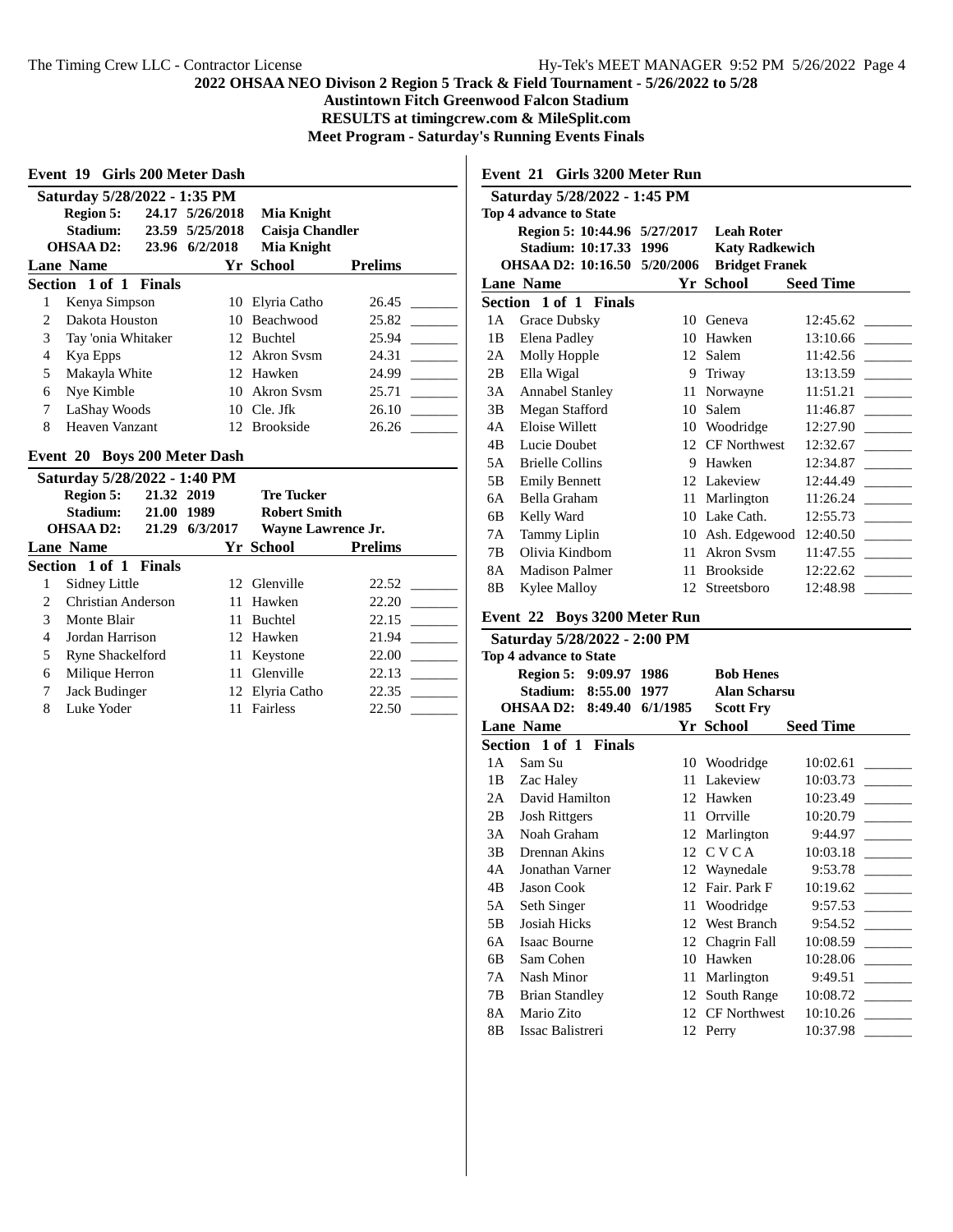# **2022 OHSAA NEO Divison 2 Region 5 Track & Field Tournament - 5/26/2022 to 5/28 Austintown Fitch Greenwood Falcon Stadium RESULTS at timingcrew.com & MileSplit.com Meet Program - Saturday's Running Events Finals**

|                                                             | Event 23 Girls 4x400 Meter Relay                         |                     |                         |  |  |  |  |  |
|-------------------------------------------------------------|----------------------------------------------------------|---------------------|-------------------------|--|--|--|--|--|
|                                                             | Saturday 5/28/2022 - 2:15 PM                             |                     |                         |  |  |  |  |  |
|                                                             | Region 5: 3:51.42 1999<br><b>Cleveland Hts. Beaumont</b> |                     |                         |  |  |  |  |  |
| E Board, S Maclin, T Frierson, V Downing                    |                                                          |                     |                         |  |  |  |  |  |
| Stadium: 3:46.05 1998<br>Collinwood                         |                                                          |                     |                         |  |  |  |  |  |
| D. Scott, K. Stone, K. Jordan, R. Crawford                  |                                                          |                     |                         |  |  |  |  |  |
| OHSAA D2: 3:49.30 6/1/2019<br><b>Cincinnati Indian Hill</b> |                                                          |                     |                         |  |  |  |  |  |
|                                                             | M Obrien, E Podojil, E Whaley, A Podojil                 |                     |                         |  |  |  |  |  |
|                                                             | <b>Lane Team</b>                                         | <b>Relay</b>        | <b>Prelims</b>          |  |  |  |  |  |
|                                                             | Section 1 of 1 Finals                                    |                     |                         |  |  |  |  |  |
| 1                                                           | Fair, Park F                                             |                     | 4:12.74                 |  |  |  |  |  |
| $\overline{c}$                                              | Girard                                                   |                     | 4:09.43                 |  |  |  |  |  |
| 3                                                           | Buchtel                                                  |                     | 4:08.03                 |  |  |  |  |  |
| $\overline{4}$                                              | Woodridge                                                |                     | 4:04.35                 |  |  |  |  |  |
| 5                                                           | Norwayne                                                 |                     | 4:07.57                 |  |  |  |  |  |
| 6                                                           | Salem                                                    |                     | 4:06.05                 |  |  |  |  |  |
| 7                                                           | Chagrin Fall                                             |                     | 4:11.23                 |  |  |  |  |  |
| 8                                                           | West Branch                                              |                     | 4:12.12                 |  |  |  |  |  |
|                                                             | Event 24 Boys 4x400 Meter Relay                          |                     |                         |  |  |  |  |  |
|                                                             | Saturday 5/28/2022 - 2:25 PM                             |                     |                         |  |  |  |  |  |
|                                                             | Region 5: 3:16.34 1988                                   |                     | <b>Youngstown Rayen</b> |  |  |  |  |  |
|                                                             | J Smith, E Sharpe, D Brown, K Winford                    |                     |                         |  |  |  |  |  |
|                                                             | Stadium: 3:14.15 5/25/2007                               | <b>Cle. Heights</b> |                         |  |  |  |  |  |
|                                                             | D Cowsette, J Hall, M Love, W El-Halaby                  |                     |                         |  |  |  |  |  |
|                                                             | OHSAA D2: 3:14.57 1982                                   | <b>Dayton Roth</b>  |                         |  |  |  |  |  |
|                                                             | Q Brown, M McCray, J Mosby, L Brown                      |                     |                         |  |  |  |  |  |
|                                                             | <b>Lane Team</b>                                         | <b>Relay</b>        | <b>Prelims</b>          |  |  |  |  |  |
|                                                             | Section 1 of 1 Finals                                    |                     |                         |  |  |  |  |  |
| 1                                                           | Girard                                                   |                     | 3:31.30                 |  |  |  |  |  |
| $\overline{c}$                                              | Perry                                                    |                     | 3:29.03                 |  |  |  |  |  |
| 3                                                           | Streetsboro                                              |                     | 3:28.44                 |  |  |  |  |  |
| 4                                                           | Glenville                                                |                     | 3:24.57                 |  |  |  |  |  |
| 5                                                           | Beachwood                                                |                     | 3:25.13                 |  |  |  |  |  |
| 6                                                           | Chardon N D C L                                          |                     | 3:28.10                 |  |  |  |  |  |
| 7                                                           | Buchtel                                                  |                     | 3:29.35                 |  |  |  |  |  |
| 8                                                           | Akron Svsm                                               |                     | 3:29.97                 |  |  |  |  |  |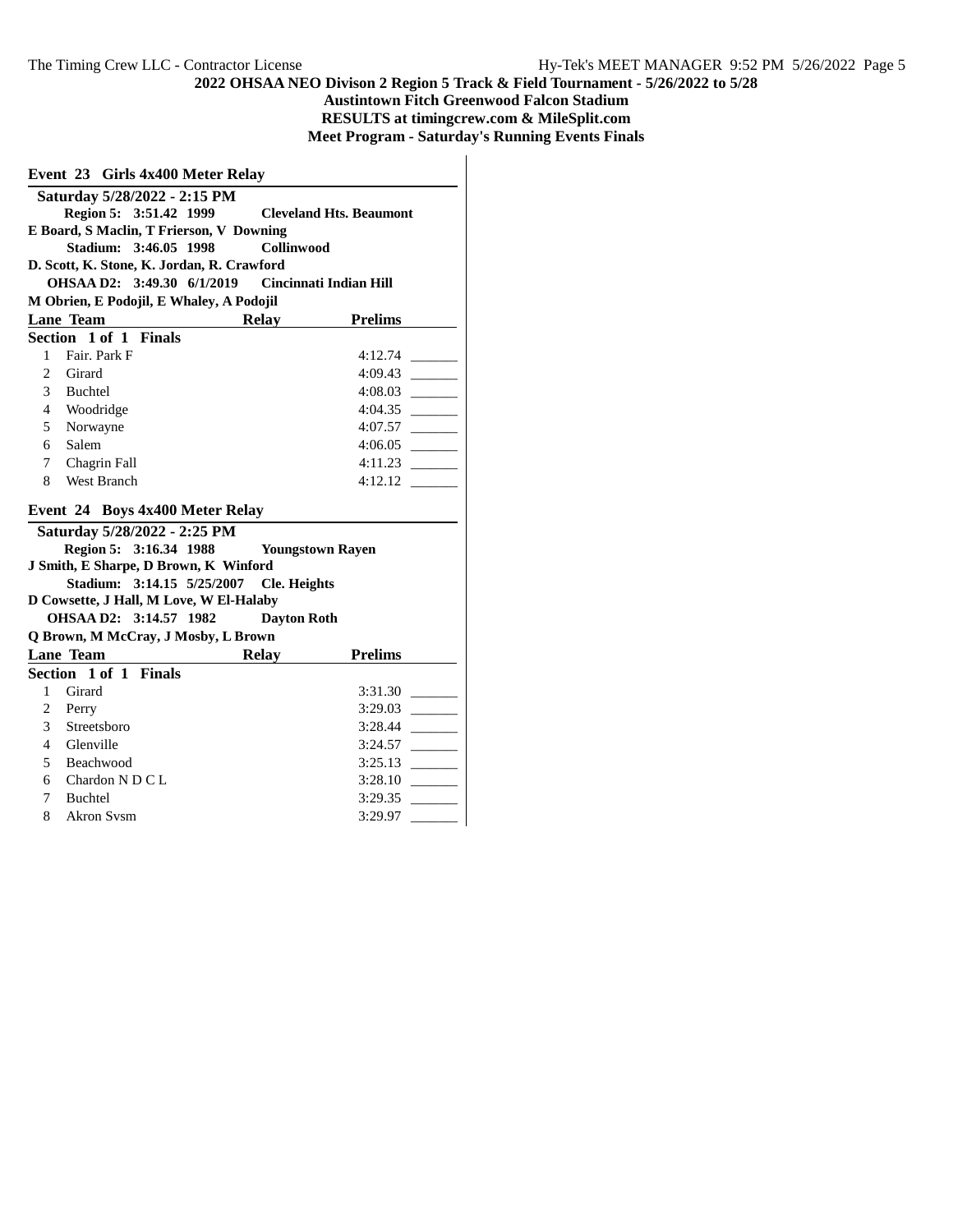**Austintown Fitch Greenwood Falcon Stadium**

**RESULTS at timingcrew.com & MileSplit.com**

 $\mathbf{I}$ 

**Meet Program - Saturday's Field Events Finals**

| <b>Event 25 Girls Discus Throw</b> |                                                 |                  |                       |                  |  |
|------------------------------------|-------------------------------------------------|------------------|-----------------------|------------------|--|
|                                    | Saturday 5/28/2022 - 11:00 PM                   |                  |                       |                  |  |
|                                    | 3 preliminary attempts, top 9 advance to finals |                  |                       |                  |  |
|                                    | Top 4 finalists to state                        |                  |                       |                  |  |
|                                    | <b>Region 5:</b>                                | 160-11 5/28/2016 | <b>Lauren</b> Jones   |                  |  |
|                                    | Stadium:<br>170-11                              | 1998             | Krista Keir           |                  |  |
|                                    | OHSAA D2:<br>170-08                             | 1989             | <b>Teresa Sherman</b> |                  |  |
| Pos                                | <b>Name</b>                                     |                  | Yr School             | <b>Seed Mark</b> |  |
|                                    | Flight 1 of 2 Finals                            |                  |                       |                  |  |
| 1                                  | Sam Pixler                                      | 12               | C V C A               | 113-06           |  |
| 2                                  | Kennedy Landrus                                 | 12               | Geneva                | 105-07           |  |
| $\mathcal{F}$                      | Ali Morris                                      | 12               | Field                 | 126-10           |  |
| 4                                  | <b>Emily Davis</b>                              | 12               | Field                 | 132-08           |  |
| 5                                  | Allison Morlock                                 | 11               | Norwayne              | 114-03           |  |
| 6                                  | <b>Kennedy Grace</b>                            | 10               | War. Champion         | 112-02           |  |
| 7                                  | Sarah Brown                                     | 12               | Beachwood             | 110-10           |  |
| 8                                  | Lauren Valerius                                 | 11               | Firelands             | 115-02           |  |
|                                    | Flight 2 of 2 Finals                            |                  |                       |                  |  |
| 1                                  | <b>Teagan Pierce</b>                            |                  | 12 Lakeview           | 109-11           |  |
| $\mathfrak{D}$                     | Maddie Kline                                    | 12               | Triway                | 110-01           |  |
| 3                                  | Madison Torbert                                 | 10               | <b>Beachwood</b>      | $92 - 03$        |  |
| 4                                  | Megan Ramunno                                   | 11               | Fair. Park F          | $104 - 05$       |  |
| 5                                  | Sarah Coxon                                     | 11               | Ash. Edgewood         | 112-02           |  |
| 6                                  | Katie Biggs                                     | 10               | Poland Semin          | 112-04           |  |
| 7                                  | Lauren Keithley                                 | 12               | Marlington            | 114-01           |  |
| 8                                  | Payge Silvis                                    |                  | 12 Perry              | 104-03           |  |
|                                    |                                                 |                  |                       |                  |  |

### **Event 28 Boys High Jump**

#### **Saturday 5/28/2022 - 11:00 AM Starting Height: 5' 6", 5' 8", 5' 10", 6' 0", then 1" on up Top 4 advance to State Region 5: 6-09.25 5/30/2015 Zach Robbins**

|     | Region 5:                   | $0 - 0.23$ $3/30/2013$ | <i>L</i> ach Roddins |                  |
|-----|-----------------------------|------------------------|----------------------|------------------|
|     | Stadium:<br>$7 - 00$        | 2011                   | <b>Devin Smith</b>   |                  |
|     | <b>OHSAA D2:</b><br>7-01.50 | 6/7/2008               | <b>Ryan Fleck</b>    |                  |
| Pos | <b>Name</b>                 |                        | Yr School            | <b>Seed Mark</b> |
|     | Flight 1 of 1 Finals        |                        |                      |                  |
| 1   | Jermaine Foster             | 11                     | Glenville            | 6-04.00          |
| 2   | Hunter Campbell             |                        | 12 Fairless          | $6 - 00.00$      |
| 3   | Robert Rogers               | 10                     | Grand Valley         | $5 - 10.00$      |
| 4   | Calvin Speicher             | 11                     | Orrville             | 5-11.00          |
| 5   | Jacob Wakefield             | 11                     | W.S. Northwe         | 6-02.00          |
| 6   | Dominic Malito              | 12                     | Girard               | 6-03.00          |
| 7   | Ty Bova                     | 10                     | <b>CVCA</b>          | 5-08.00          |
| 8   | Clancy Chrystal             | 12                     | Ursuline             | $6 - 00.00$      |
| 9   | T.J. Gibbons                | 11                     | Lake Cath.           | 5-10.00          |
| 10  | Jaycob Kolleda              | 12                     | <b>Brookside</b>     | 6-06.00          |
| 11  | Rayne Williams              | 10                     | Glenville            | 5-10.00          |
| 12  | Cooper Defrange             |                        | 12 Woodridge         | $5 - 10.00$      |
| 13  | Kamden McAfee               |                        | 12 Coventry          | $5 - 10.00$      |
| 14  | Anthony Robinson            | 9                      | <b>Brookside</b>     | 5-11.00          |
| 15  | Kyle Filkill                | 11                     | Ak. Manchest         | 6-01.00          |
| 16  | Ethan Crum                  | 12                     | Perry                | 6-01.00          |
|     |                             |                        |                      |                  |

|     | <b>Event 29 Girls Long Jump</b>                 |                 |                       |                  |  |
|-----|-------------------------------------------------|-----------------|-----------------------|------------------|--|
|     | Saturday 5/28/2022 - 11:00 AM                   |                 |                       |                  |  |
|     | 3 preliminary attempts, top 9 advance to finals |                 |                       |                  |  |
|     | Top 4 finalists to state                        |                 |                       |                  |  |
|     | Region 5: 19-07.50 2005<br><b>Cachet Murray</b> |                 |                       |                  |  |
|     | Stadium:                                        | 19-05 5/30/2008 | <b>Audra Frimpong</b> |                  |  |
|     | OHSAA D2: 19-11.75 2010                         |                 | <b>Erin Bushee</b>    |                  |  |
| Pos | <b>Name</b>                                     |                 | Yr School             | <b>Seed Mark</b> |  |
|     | Flight 1 of 2 Finals                            |                 |                       |                  |  |
| 1   | Taiya Baraka                                    | 10              | <b>Struthers</b>      | 15-09.75         |  |
| 2   | Delaney Marrison                                | 10              | Geneva                | $16-09.25$       |  |
| 3   | Isabella Fix                                    | 9               | Conneaut              | 16-04.75         |  |
| 4   | Heaven Vanzant                                  |                 | 12 Brookside          | 17-05.00         |  |
| 5   | Mia Malito                                      | 10              | Girard                | $16-06.25$       |  |
| 6   | Makenna Ferrante                                | 10              | Geneva                | 15-11.00         |  |
| 7   | Ariana Painter                                  | 12              | Marlington            | 17-00.50         |  |
| 8   | Kalie Campbell                                  | 11              | Triway                | 17-03.75         |  |
|     | Flight 2 of 2 Finals                            |                 |                       |                  |  |
| 1   | Hannah Akel                                     | 11              | Fair. Park F          | 16-07.75         |  |
| 2   | <b>Ramsey Dennison</b>                          | 9               | Ak. Manchest          | 15-05.50         |  |
| 3   | Kylie Walters                                   | 10              | Beachwood             | 15-10.00         |  |
| 4   | Jenna Young                                     | 11-             | Brooklyn              | 15-09.25         |  |
| 5   | Anna Rorrer                                     |                 | 11 Woodridge          | 15-06.00         |  |
| 6   | Taylor Gearhart                                 | 9.              | War. Champion         | 15-10.00         |  |
| 7   | <b>Tristan Nash</b>                             | 11              | Chippewa              | $16-07.75$       |  |
| 8   | Clara Double                                    | 12 <sup>1</sup> | Salem                 | 15-06.00         |  |
|     |                                                 |                 |                       |                  |  |

### **Event 32 Boys Shot Put**

#### **Saturday 5/28/2022 - 11:00 AM 3 preliminary attempts, top 9 advance to finals Top 4 finalists to state**

| 10p 4 miansis to state |                              |            |                       |                             |  |
|------------------------|------------------------------|------------|-----------------------|-----------------------------|--|
|                        | Region 5:                    | 61-10 2010 | <b>Adam Patterson</b> |                             |  |
|                        | Stadium:<br>69-02            | 2010       | <b>Dustin Brode</b>   |                             |  |
|                        | OHSAA D2: 64-08.25 5/30/2009 |            | <b>Matthew Hoty</b>   |                             |  |
| Pos                    | <b>Name</b>                  |            | Yr School —           | <b>Seed Mark</b>            |  |
|                        | Flight 1 of 2 Finals         |            |                       |                             |  |
| $\mathbf{1}$           | <b>Frank McDonnell</b>       |            | 12 Benedictine        | 39-10.00                    |  |
| 2                      | <b>Blake Mong</b>            | 12         | Ak. Manchest          | 46-05.00<br><b>Contract</b> |  |
| 3                      | Wade Woodworth               | 11         | Jefferson Area        | 48-11.25                    |  |
| $\overline{4}$         | Hayden Smith                 | 12         | Triway                | 48-04.00                    |  |
| 5                      | Carson Stockman              | 12         | Salem                 | 50-01.00                    |  |
| 6                      | Oliver Mayer                 |            | 11 Woodridge          | 51-02.25                    |  |
| 7                      | Casey Maruschak              |            | 11 Perry              | $45-02.25$                  |  |
| 8                      | Hunter Makowski              | 11         | Tuslaw                | 48-11.25                    |  |
|                        | Flight 2 of 2 Finals         |            |                       |                             |  |
| 1                      | <b>Charles Pawlosky</b>      |            | 12 Lakeview           | 58-01.25                    |  |
| 2                      | Jacob Brooks                 |            | 12 South Range        | $51-02.50$                  |  |
| 3                      | <b>Riley Laporte</b>         |            | 12 Gar. Garfield      | $56-09.00$                  |  |
| 4                      | Josiah Cox                   | 12         | Ak. Manchest          | 57-08.25                    |  |
| 5                      | Tavareon Sanders             |            | 12 Glenville          | 47-05.00                    |  |
| 6                      | Owen Kaufman                 |            | 12 Lake Cath.         | 47-03.50                    |  |
| 7                      | Drew Pospisil                |            | 12 Brookside          | 51-11.75                    |  |
| 8                      | <b>Brant Herman</b>          |            | 11 Waynedale          | 50-01.50                    |  |
|                        |                              |            |                       |                             |  |